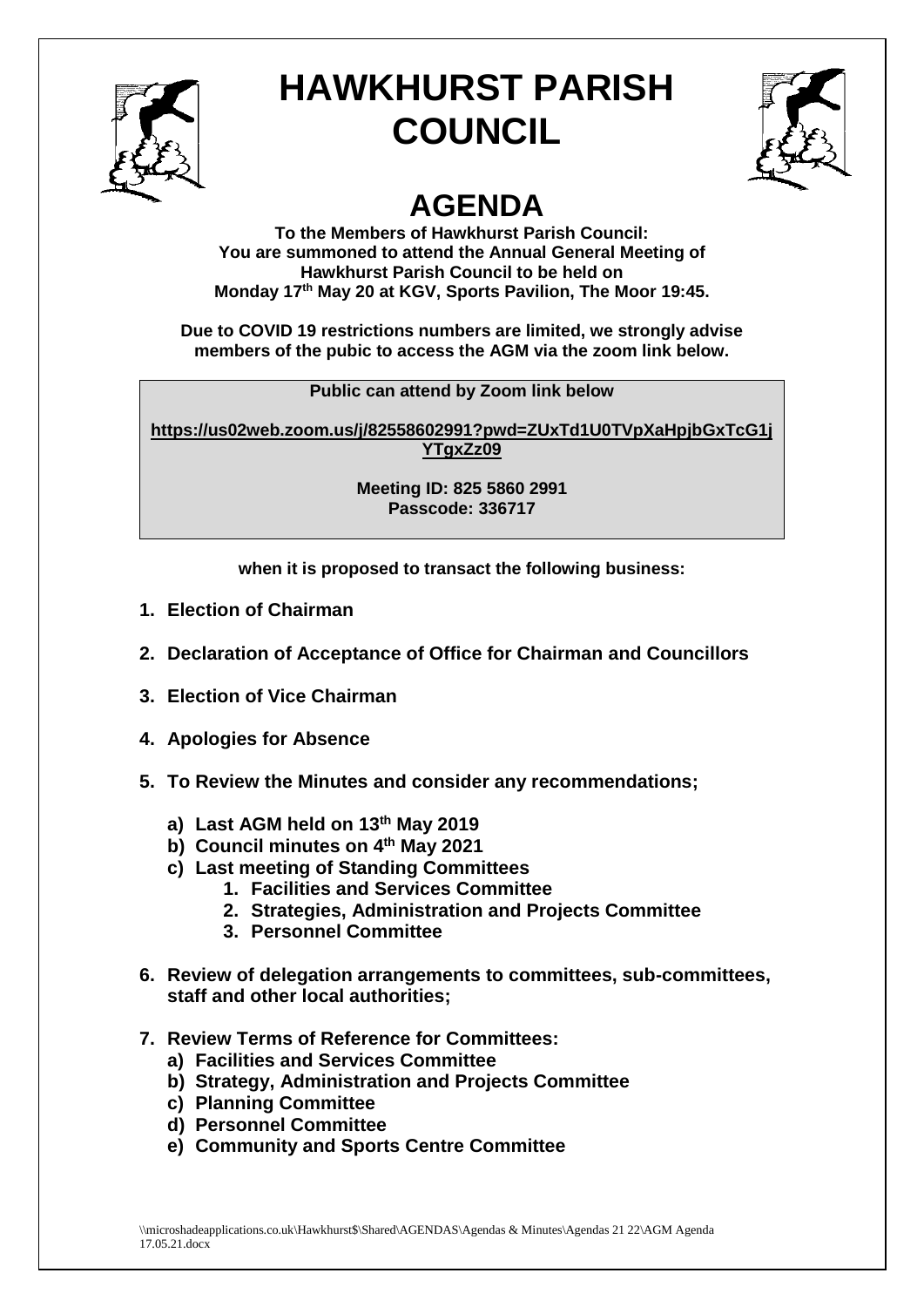- **8. Appointment of members to existing Standing Committees (Council elects the Chairman of each Committee)**
	- **(a) Facilities and Services Committee**
	- **(b) Strategy, Administration and Projects Committee**
	- **(c) Planning Committee**
- **9. Appointment of any new committees in accordance with standing order 4; (First meeting of each Committee elects their Chairman)**
	- **(d) Personnel Committee**
	- **(e) Community and Sports Centre Committee**
- **10.Review and adoption of appropriate Standing Orders and Financial Regulations**
- **11.Review of arrangements (including legal agreements) with other local authorities, not-for profit bodies and businesses;**
	- **(a)Tunbridge Wells Borough Council agreement**
	- **(b) Hawkhurst Community Trust (Copt Hall) – Charity number 283787**
- **12.In an election year, to make arrangements with a view to the Council becoming eligible to exercise the general power of competence in the future;**
- **13.Review of inventory of land and other assets including buildings and office equipment**
- **14.Confirmation of arrangements for insurance cover in respect of all insurable risks**
- **15.Review of the Council's and/or staff subscriptions to other bodies;**
- **16.Review of the Council's complaints procedure**
- **17.Review of the Council's policies, procedures and practices in respect of its obligations under freedom of information and data protection legislation (see also standing orders 11, 20 and 21**
- **18.Review of the Council's policy for dealing with the press/media;**
- **19.Review of the Council's employment policies and procedures**
- **20.Review of the Council's expenditure incurred under s.137 of the Local Government Act 1972 or the power of well-being.**
- **21.Determining the time and place of ordinary meetings of the Council up to and including the next annual meeting of the Council.**
- **22.Review of representation of Council representatives to the following and review monitoring reporting arrangements:** 
	- **a) Kent Association Local Councils**
	- **b) Action with Communities in Rural Kent**
	- **c) TWBC Public Transport Forum**

\\microshadeapplications.co.uk\Hawkhurst\$\Shared\AGENDAS\Agendas & Minutes\Agendas 21 22\AGM Agenda 17.05.21.docx